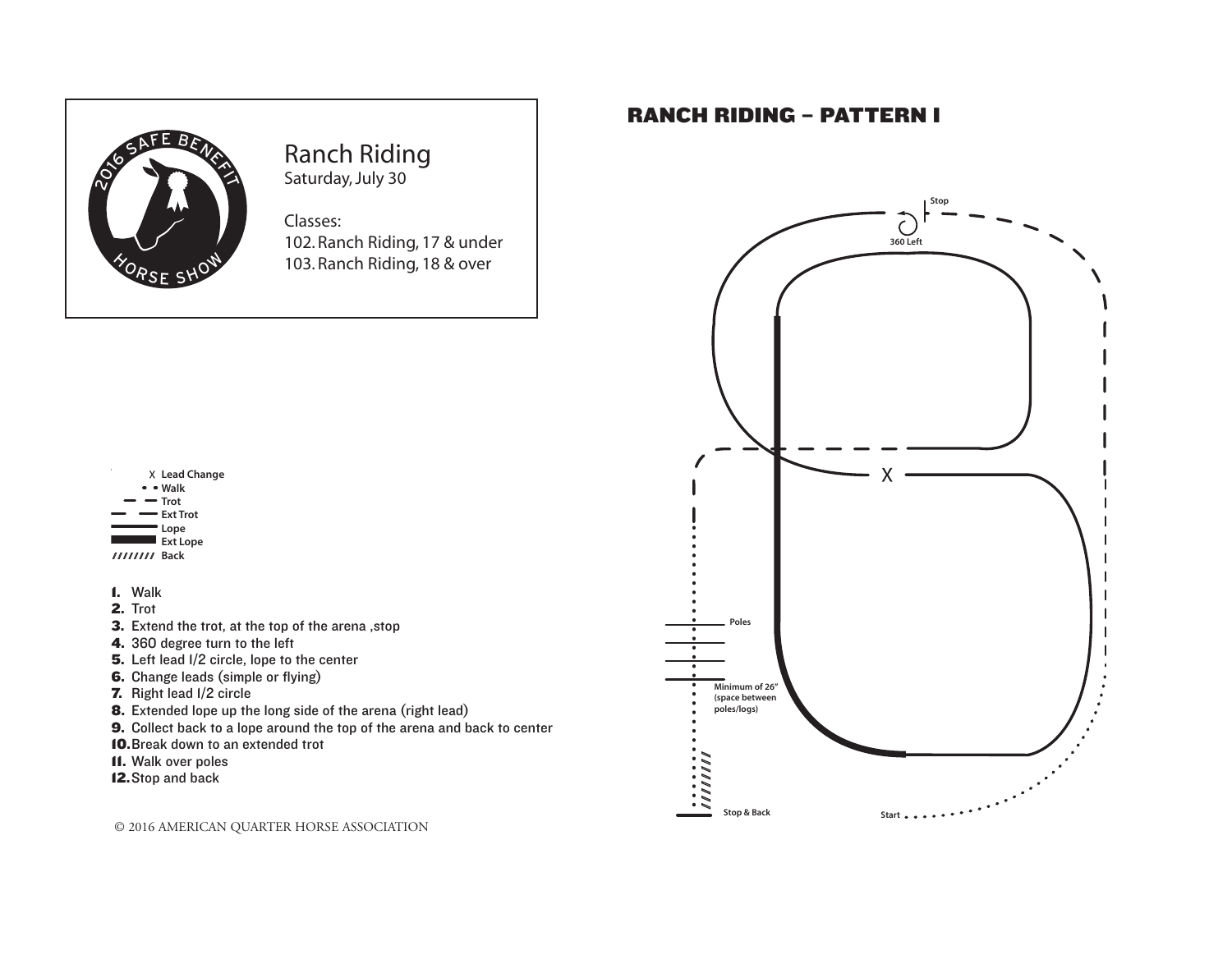#### RANCH RIDING – PATTERN 3